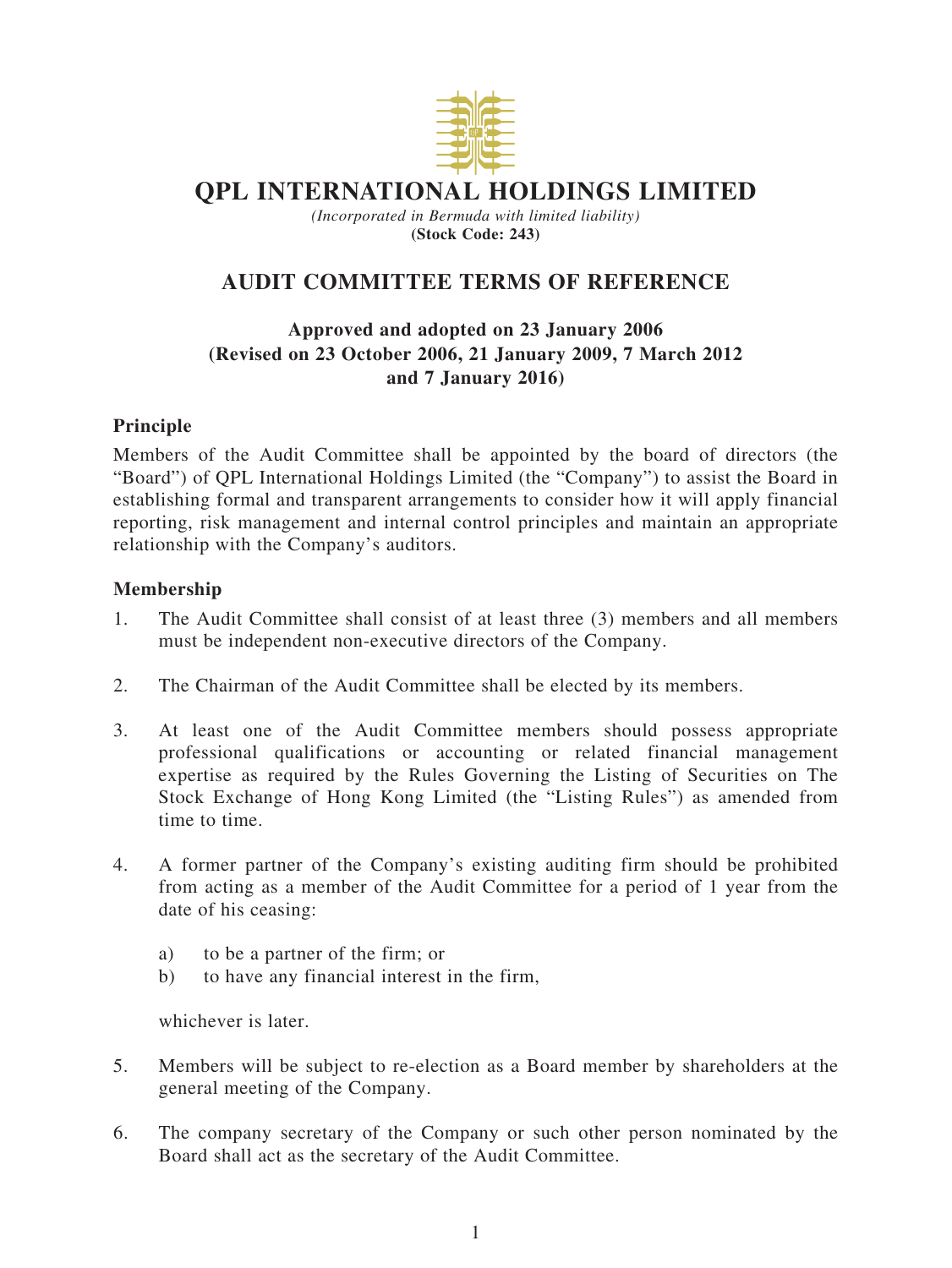#### **Frequency and proceedings of Meetings**

- 7. Meetings shall be held not less than two (2) times a year and should correspond with the Company's financial reporting cycle. Additional meetings should be held whenever necessary and as the work of the Audit Committee demands. The Audit Committee must meet, at least twice a year, with the Company's auditors.
- 8. The Chairman of the Audit Committee may convene additional meetings at his discretion as he deems fit.
- 9. A quorum of any meeting of the Audit Committee shall be two (2) members.
- 10. Only Audit Committee members have the right to attend Audit Committee meetings. The Audit Committee however may invite other persons such as the management of the Company and external advisers to its meetings, as it deems necessary.
- 11. The secretary of the Audit Committee shall circulate the draft agenda and accompanying papers regarding the Audit Committee meetings to all members in a timely manner, so far as practicable, at least three (3) days in advance of each meeting for their comments.
- 12. The secretary of the Audit Committee shall circulate the draft and final versions of minutes of the meetings to all committee members for their comment and records within a reasonable time after the meeting.
- 13. The secretary of the Audit Committee shall keep full minutes of Audit Committee meetings.
- 14. In the absence of the secretary, a member of the Audit Committee shall act as the secretary.
- 15. The Audit Committee shall be accessible to the external auditor without management of the Company present should the auditor and/or the Audit Committee members consider it necessary.

#### **Duties**

16. The Audit Committee shall:

#### **Relationship with the Company's auditors**

a) Primarily be responsible for making recommendations to the Board on the appointment, reappointment and removal of the external auditor, and to approve the remuneration and terms of engagement of the external auditor, and any questions of its resignation or dismissal;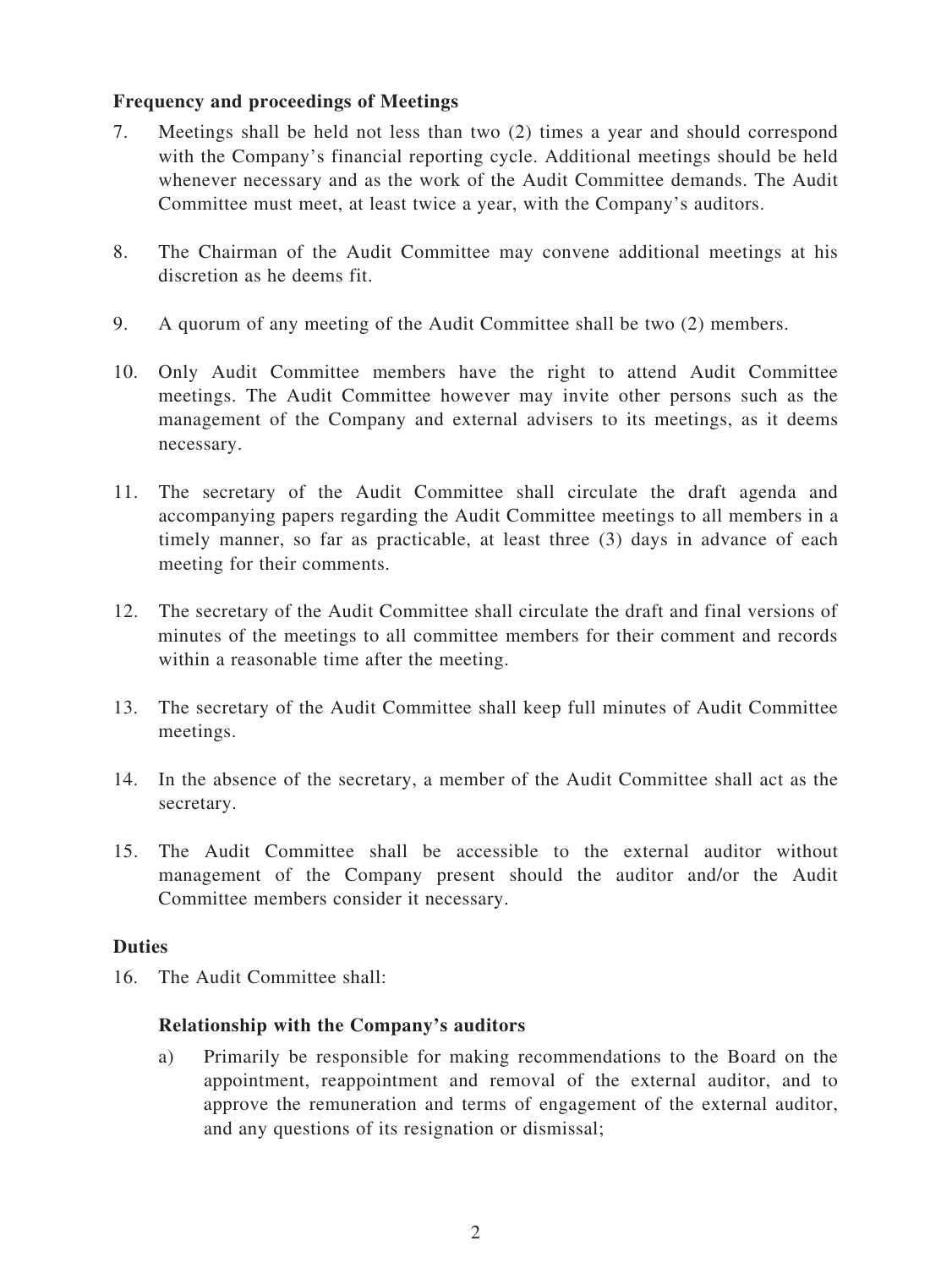- b) Review and monitor the external auditor's independence and objectivity and the effectiveness of the audit process in accordance with applicable standards;
- c) Discuss with the auditor as to the nature and scope of the audit and review and reporting obligations before the audit and review commences;
- d) Generally prohibit the engagement of the external auditor to supply nonaudit and non-review services except for tax-related services. If a compelling reason exists to engage the external auditor due to their unique expertise in a particular area, prior approval of the Audit Committee is required. For this purpose, "external auditor" includes any entity that is under common control, ownership or management with the audit firm or any entity that a reasonable and informed third party knowing all relevant information would reasonably conclude to be part of the audit firm nationally or internationally;
- e) Report to the Board, identify and make recommendations on any matters where action or improvement is needed; and
- f) Where the Board disagrees with the Audit Committee's view on the selection, appointment, resignation or dismissal of the external auditor, the Company should include in the Corporate Governance Report a statement from the Audit Committee explaining its recommendation and also the reason(s) why the Board has taken a different view.

#### **Review of the Company's financial information**

- g) Monitor integrity of the Company's financial statements and annual report and accounts, interim report and quarterly reports (if any), and review significant financial reporting judgments contained in them before submission to the Board, with particular focus on the following matters:–
	- i. Any changes in accounting policies and practices;
	- ii. Major judgmental areas;
	- iii. Significant adjustments resulting from audit;
	- iv. The going concern assumptions and any qualifications;
	- v. Compliance with accounting standards; and
	- vi. Compliance with the Listing Rules and legal requirements in relation to financial reporting.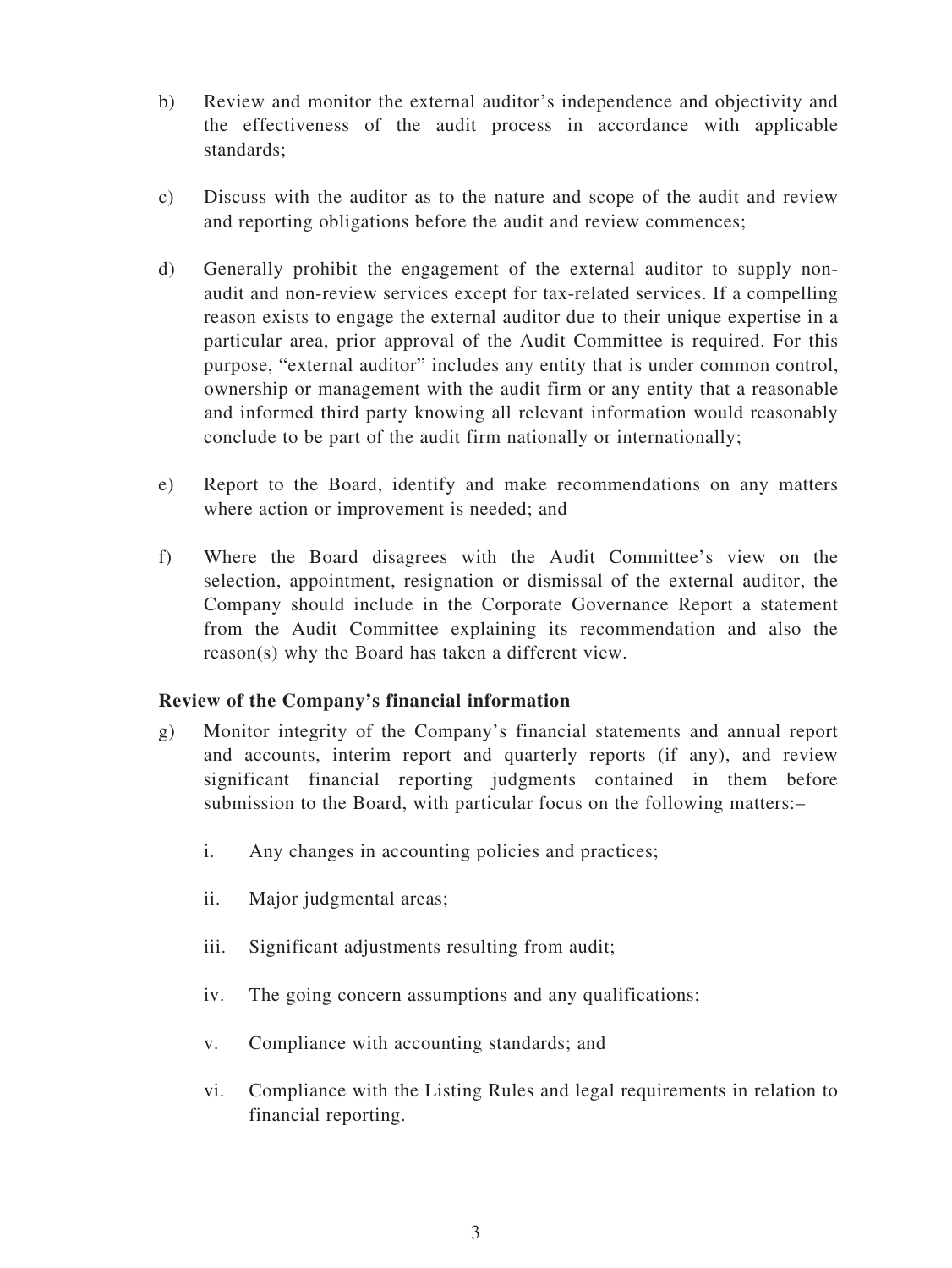- h) In regard to  $(g)$  above, the members of the Audit Committee should:
	- i. liaise with the Board and senior management and the Audit Committee must meet, at least twice a year, with the Company's auditors;
	- ii. consider any significant or unusual items that are, or may need to be, reflected in the report and accounts; and
	- iii. give due consideration to any matters that have been raised by the Company's staff responsible for the accounting and financial reporting function, compliance officer or auditors.

## **Oversight of the Company's financial reporting system, risk management and internal control systems**

- i) Review the Company's financial controls, and unless expressly addressed by a separate board risk committee, or by the Board itself, to review the Company's risk management and internal control systems;
- j) Discuss the risk management and internal control system with management to ensure that management has performed its duty to have effective systems. This discussion should include the adequacy of resources, staff qualifications and experience, training programmes and budget of the Company's accounting and financial reporting function;
- k) Consider major investigation findings on risk management and internal control matters as delegated by the Board or on the Audit Committee's own initiative and management's response to these findings;
- l) Review the financial and accounting policies and practices adopted by the Company and its subsidiaries;
- m) Review the external auditor's management letter, any material queries raised by the auditor to management about accounting records, financial accounts or systems of control and management's response;
- n) Ensure the Board will provide a timely response to the issues raised in the external auditor's management letter;
- o) (where an internal audit function exist) Ensure co-ordination between the internal and external auditors, and to ensure that the internal audit function is adequately resourced and has appropriate standing within the Company, and to review and monitor its effectiveness;